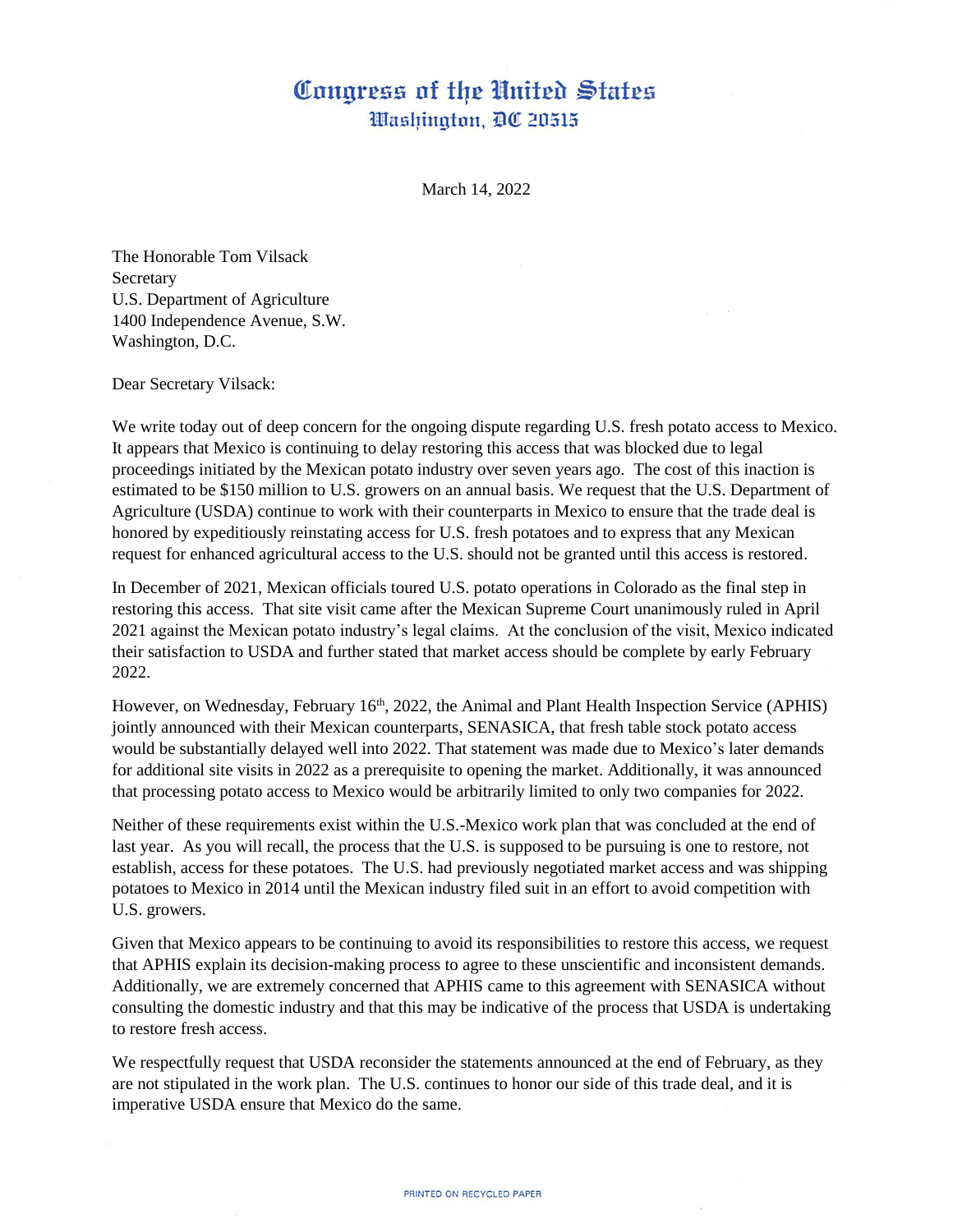Sincerely,

 $\mathcal{L}_\text{2c}$ 

James E. Risch United States Senator

 $\sim$   $\sim$   $\sim$   $\sim$   $\sim$   $\sim$   $\sim$   $\sim$ 

Mike Simpson Member of Congress

 $w\rightarrow w\rightarrow w$ 

Angus S. King, Jr. United States Senator

 $\overline{\text{endl}}$ 

Debbie Stabenow United States Senator

 $\sim$ 

Kurt Schrader Member of Congress

Julcher  $\sim$ 

Russ Fulcher Member of Congress

Rom Wyden

Ron Wyden United States Senator

an tuurbouse

Dan Newhouse Member of Congress

Sihe Cr

Mike Crapo United States Senator

 $\chi_{im}$  Schreu

Kim Schrier, M.D. Member of Congress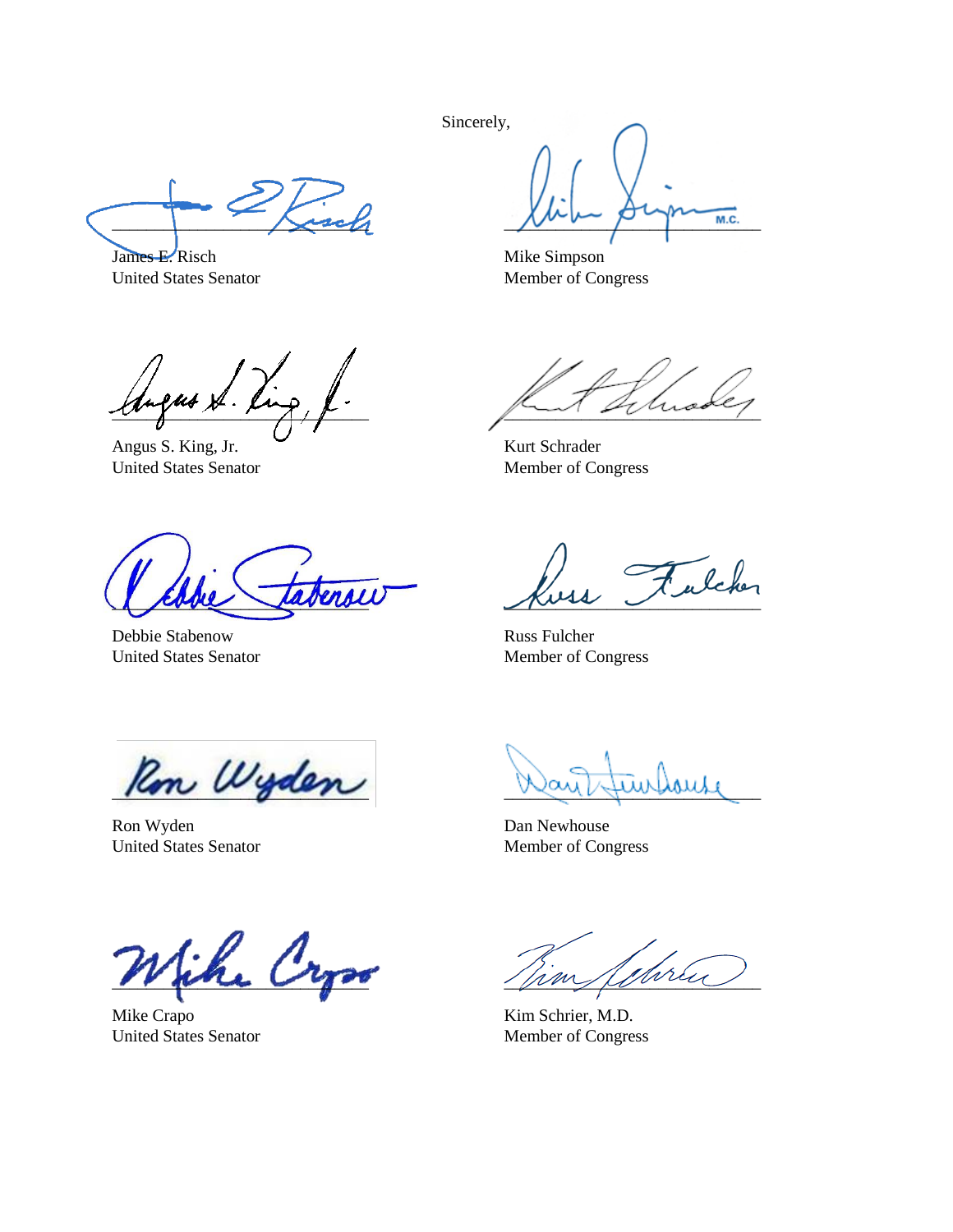Tue J

Tina Smith United States Senator

\_\_\_\_\_\_\_\_\_\_\_\_\_\_\_\_\_\_\_\_\_\_\_\_\_\_\_\_\_\_  $\varphi$ 

Thomas P. Tiffany Member of Congress

more  $\mu$ 

Kevin Cramer United States Senator

cart fitymul

Scott Fitzgerald Member of Congress

feran M Collins

Susan M. Collins United States Senator

 $\sqrt{a}$ urer $\ll 1$ auren Bo

Member of Congress

 $M \in \mathcal{B}$ 

Michael F. Bennet United States Senator

 $\mathcal{N}$ 

Jared F. Golden Member of Congress

 $\frac{1}{2}$ 

Patty Murray United States Senator

Jaine derrera Beutler

Jaime Herrera Beutler Member of Congress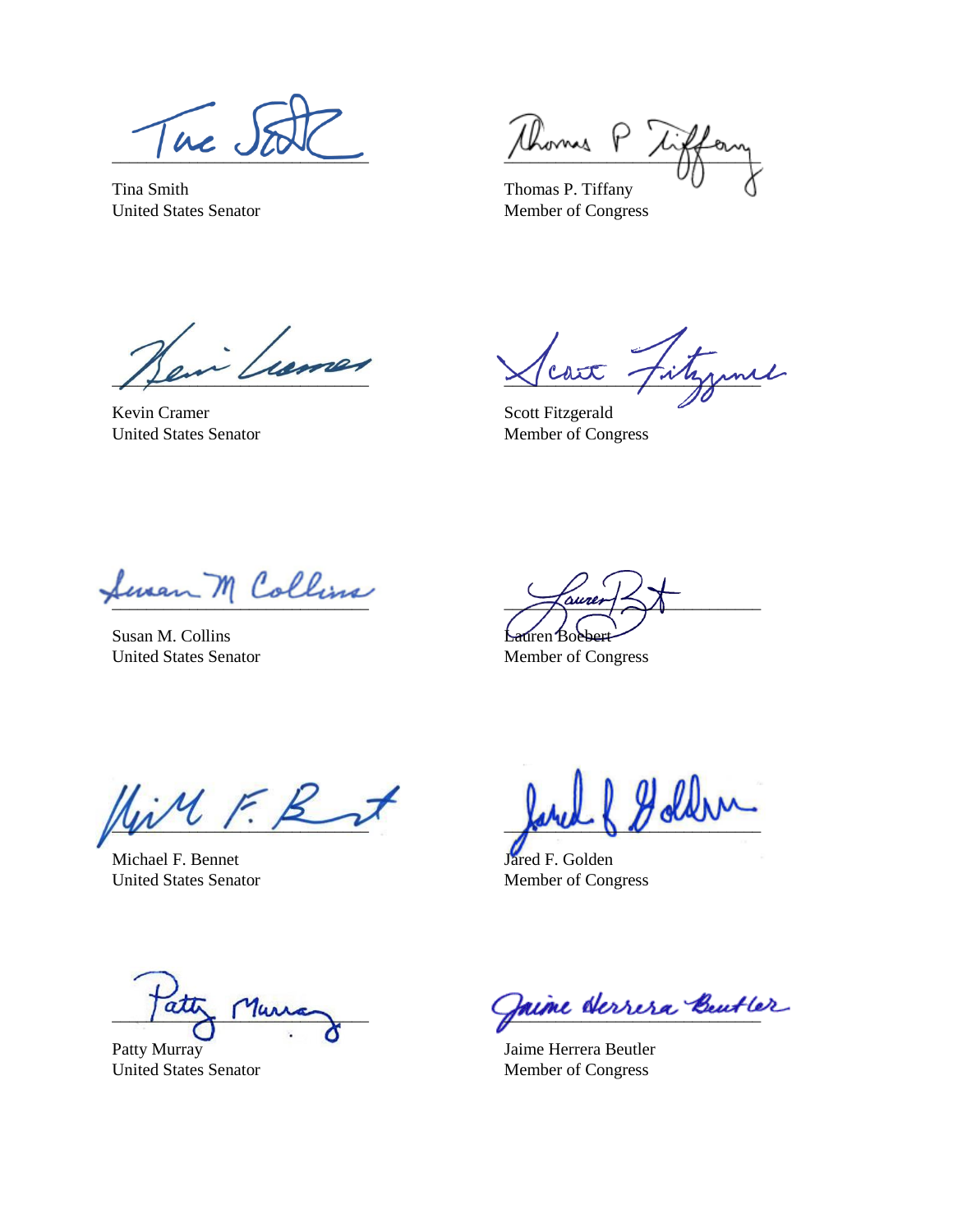$\mathbb{Z}_{\ell\ell\ell}$ 

Maria Cantwell United States Senator

C. m. clain

Lisa C. McClain Member of Congress

 $\sim$ 

John Hoeven United States Senator

 $\frac{1}{2}$ 

Bill Huizenga Member of Congress

 $\gamma$ 

John Hickenlooper United States Senator

 $\lambda$  $\frac{1}{\sqrt{2}}$ 

Cathy McMorris Rodgers Member of Congress

 $\Delta$ 

Amy Klobuchar United States Senator

 $\sim$ 

Kelly Armstron Member of Congress

 $\frac{1}{2}$ 

Jeffrey A. Merkley United States Senator

 $\infty$  $\epsilon$ 

Jack Bergman Member of Congress